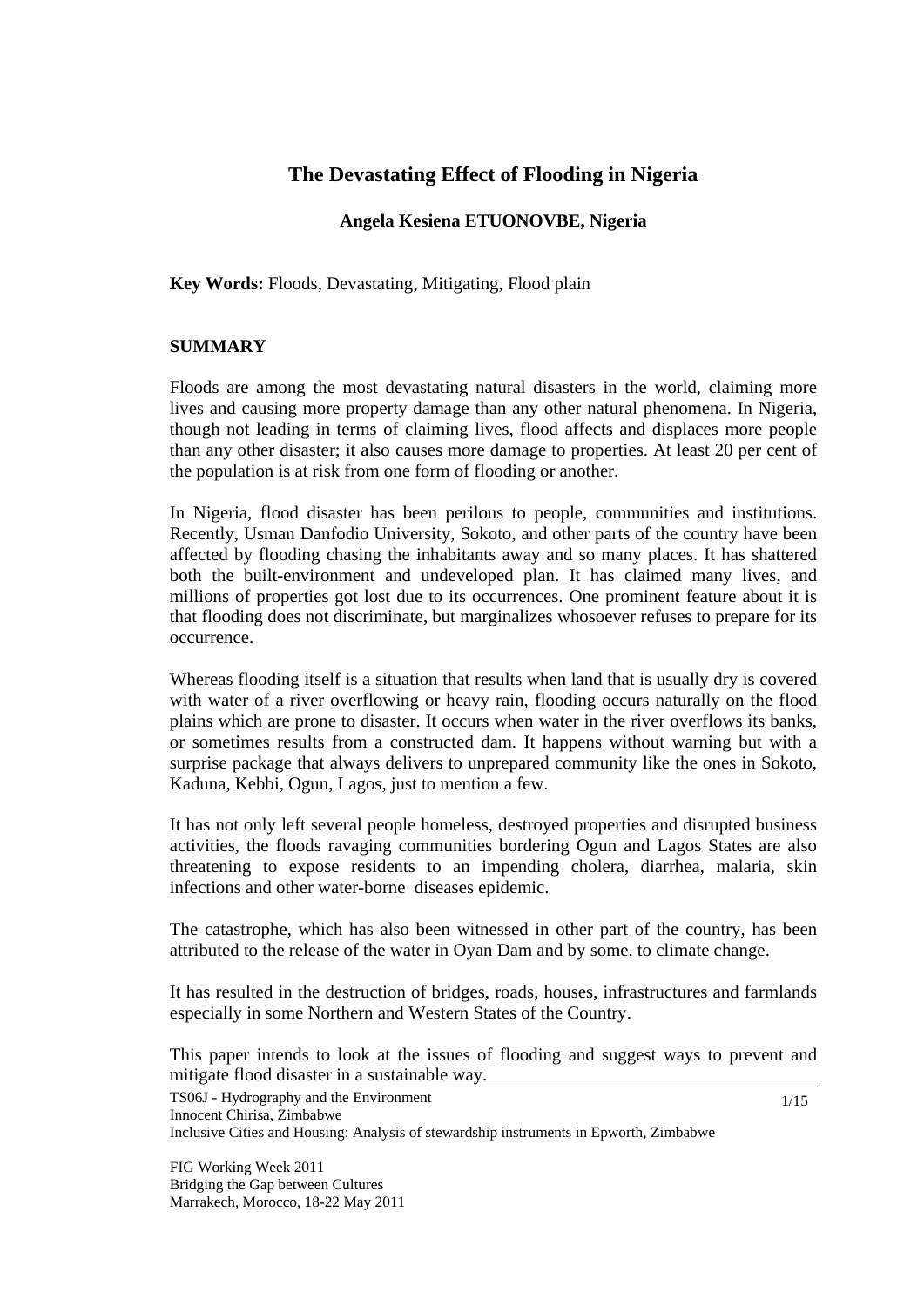# **The Devastating Effect of Flooding in Nigeria**

# **Angela Kesiena ETUONOVBE, Nigeria**

## **1. INTRODUCTION**

Flood is an overflowing or irruption of a great body of water over land not usually submerged (Oxford English Dictionary). It is an extreme weather event naturally caused by rising global temperature which results in heavy downpour, thermal expansion of the ocean and glacier melt, which in turn result in rise in sea level, thereby causing salt water to inundate coastal lands. Flooding is the most common of all environmental hazards and it regularly claims over 20,000 lives per year and adversely affects around 75 million people world-wide (Smith, 1996).

Across the globe, floods have posed tremendous danger to people's lives and properties. Floods cause about one third of all deaths, one third of all injuries and one third of all damage from natural disasters (Askew, 1999).

In Nigeria, the pattern is similar with the rest of world. Flooding in various parts of Nigeria have forced millions of people from their homes, destroyed businesses, polluted water resources and increased the risk of diseases (Baiye, 1988; Akinyemi, 1990; Nwaubani, 1991; Edward-Adebiyi, 1997).

# **2. THE STUDY AREA (NIGERIA)**

Nigeria is located between latitude  $4^{\circ}$  N to  $14^{\circ}$  N; and longitude  $3^{\circ}$  E to  $15^{\circ}$  E. It has a land extent of about 923,769  $km^2$ ; a north-south length of about 1,450-km and a westeast breadth of about 800 km. It is a country with diverse biophysical characteristics ethnic nationalities, agro-ecological zones and socio-economy. The country has 36 states with 774 LGAs.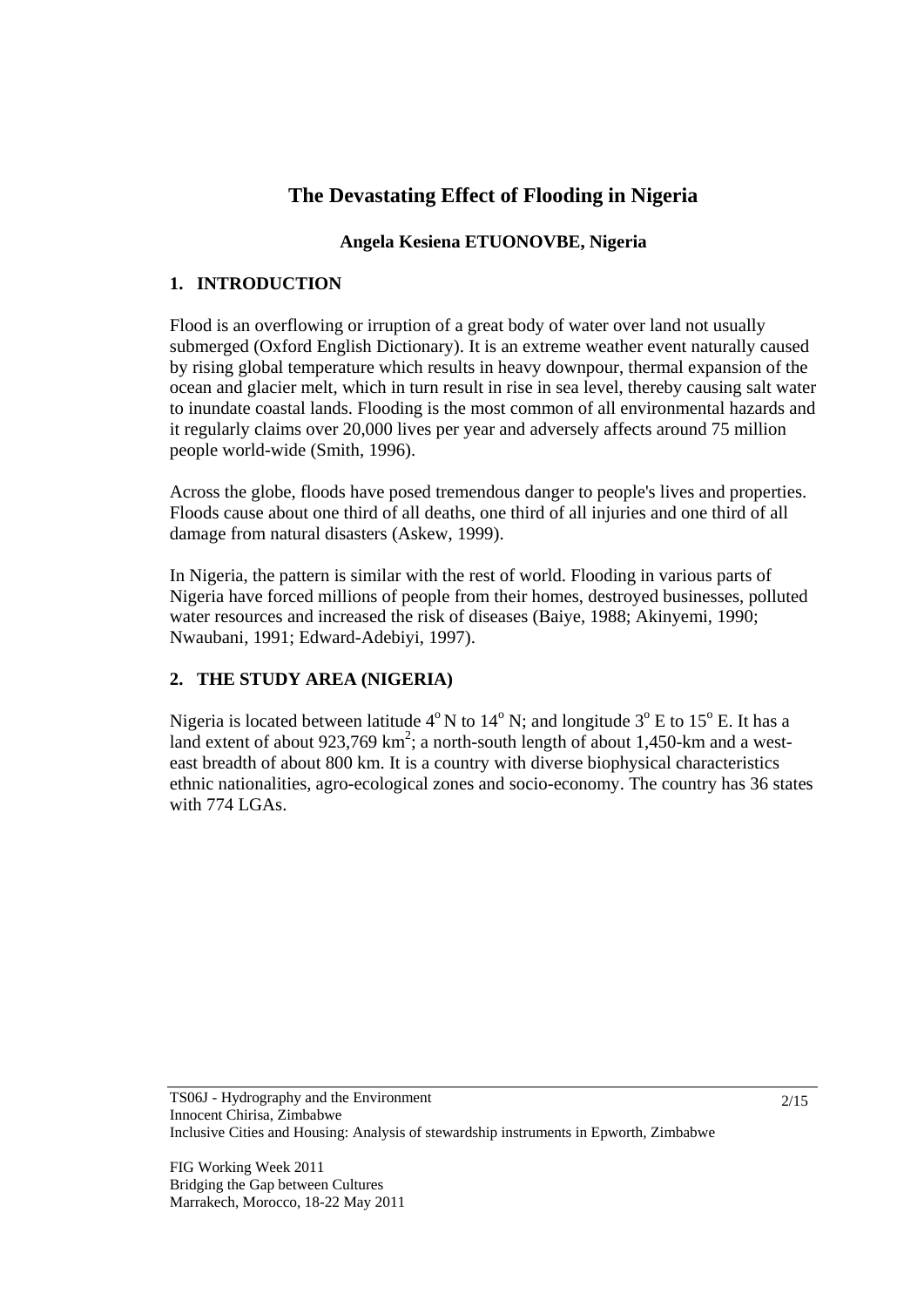

**Figure 1. Map of Nigeria Showing the 36 States including The Federal Capital Territory** 

Nigeria's climate is characterized by strong latitudinal zones which become progressively drier as one moves northwards from the coast. Rainfall is the key climatic variable and there is a marked difference between wet and dry seasons in most areas. The annual rainfall total decreases from over 3,800 mm at Forcados on the coast to under 650 mm at Maiduguri in the extreme north-east of the country. The length of the rainy season also shows decrease from nearly 12 months in the south to less than 5 months in the north. Nigeria has a climate, which is characterized, by relatively high temperatures throughout the year. The average annual maximum varies from  $35\,^{\circ}$ C in the north to  $31\,^{\circ}$ C in the south, the average annual minimum from  $23^\circ$  C in the south to  $18^\circ$  C in the north. On the Jos plateau and the eastern highlands, altitude makes for relatively lower temperatures, with the maximum no more than  $28^\circ$ C and the minimum sometimes as low as 14<sup>°</sup> C. The effect of these high temperatures is high evapo-transpiration and this eventually brings about water shortage for arable cropping.

Nigeria is the most populous country in Africa. At the census of November 1991, Nigeria had 88,514,501 inhabitants and a population density of 95.8 inhabitants per sq. km. The average annual growth rate between 1963 and 1991 is 1.7%. According to 2006 census figure, Nigeria has the population of 140 million people. The major hazards being experienced in Nigeria includes land degradation, flooding, erosion, deforestation, desertification and climatic drought. Flooding in Nigeria has been due to natural and artificial factors. Flooding has been experienced in the Niger through Benue basin and Sokoto-basin in the flooding years of 1987, 1991 and 1994 and this affected agricultural landuse to a great extent. On the other hand the ocean inflow in Victoria Island and that of Ibadan urban areas by Ogunpa stream have affected urban areas.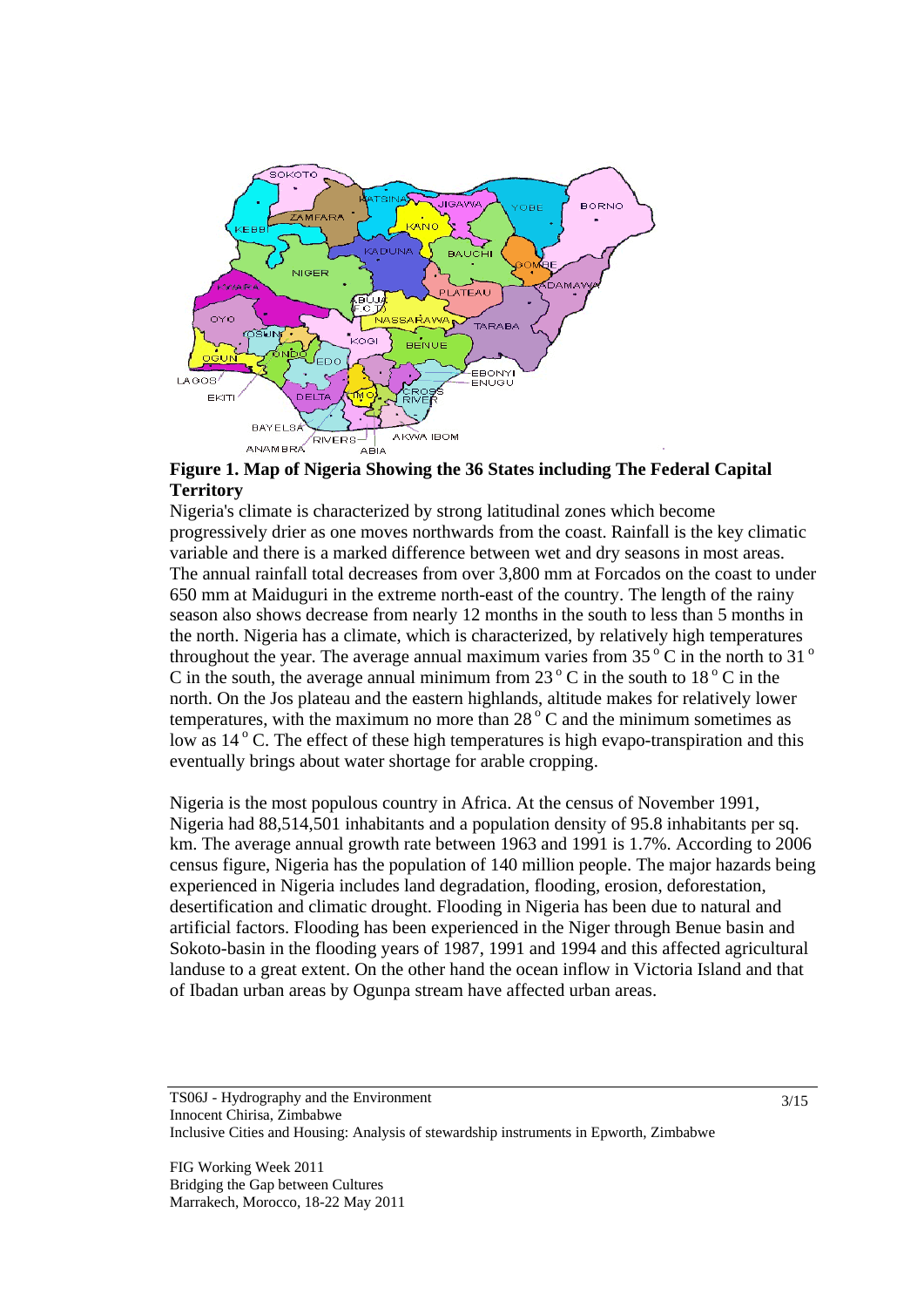#### **3. CAUSES OF FLOODING IN NIGERIA**

Generally, causes of flood in Nigeria could be as a result of Natural Cause or Human Cause.

Natural Cause in form of

 Heavy or torrential rains / rainstorm Oceans storms and tidal waves usually along the coast.

Or Human Causes. Burst water main pipes Dam burst levee failures Dam spills.

Flooding occurs throughout Nigeria in following forms:

 Coastal flooding River flooding Flash floods Urban flooding Dam burst levee failures Dam spills.

Coastal flooding occurs in the low-lying belt of mangrove and fresh water swamps along the coast.

River flooding occurs in the flood plains of the larger rivers

Flash floods are associated with rivers in the inland areas where sudden heavy rains can change them into destructive torrents within a short period.

Urban flooding occur in towns located on flat or low lying terrain especially where little or no provision has been made for surface drainage, or where existing drainage has been blocked with municipal waste, refuse and eroded soil sediments. Extensive urban flooding is a phenomenon of every rainy session in Lagos, Maiduguri, Aba, Warri, Benin and Ibadan.

Virtually every Nigerian is vulnerable to disasters, natural or man-made. Every rainy season, wind gusts arising from tropical storms claim lives and property worth million of Naira across the country. Flash floods from torrential rains wash away thousands of hectares of farmland. Dam bursts are common following such flood. In August 1988 for instance, 142 people died, 18,000 houses were destroyed and 14,000 farms were swept away when the Bagauda Dam collapsed following a flash flood. Urban flooding such as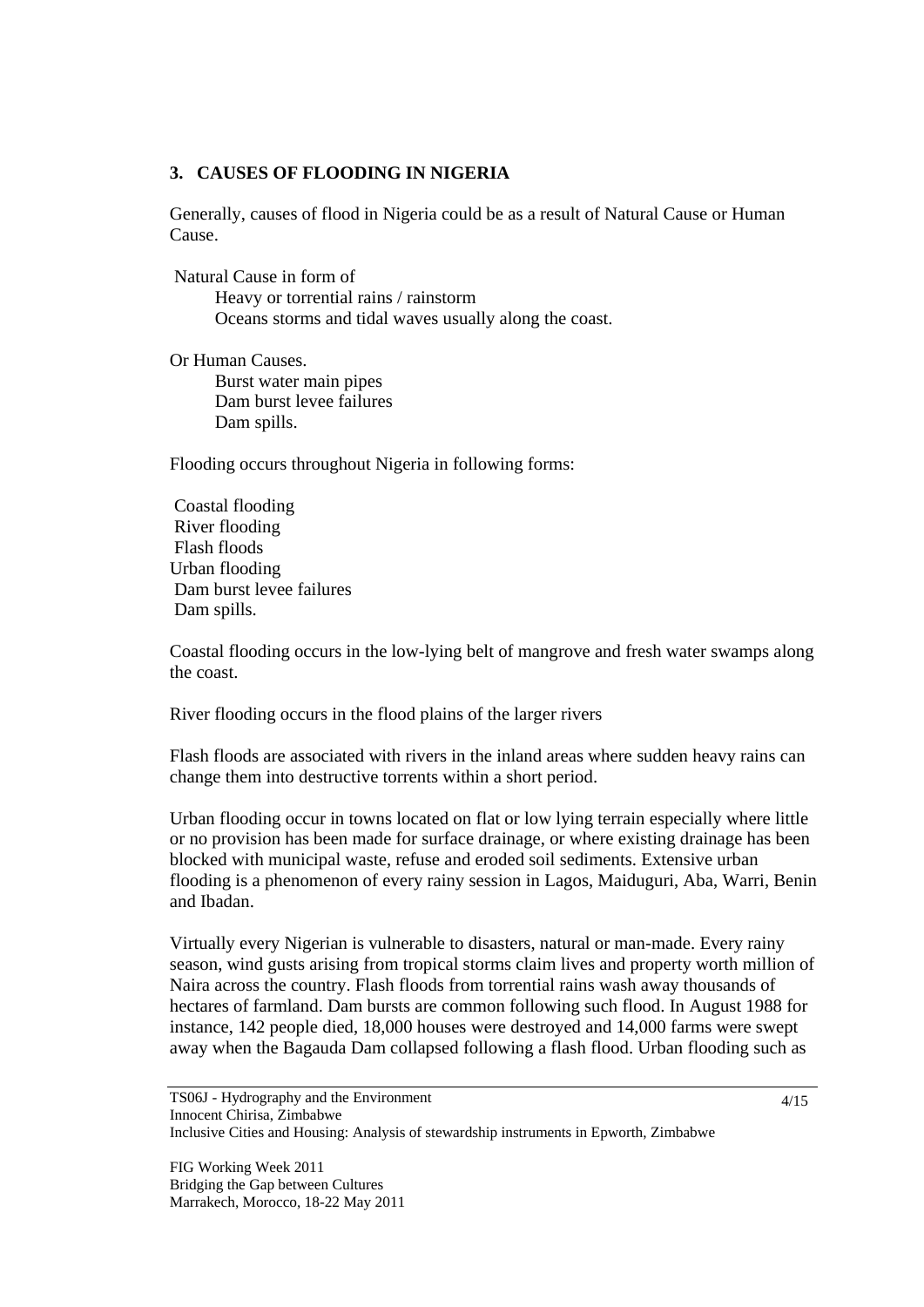the Ogunpa disaster which claimed over 200 lives and damaged property worth millions of Naira in Ibadan, are common occurrence

Floods paralyze economic activities in many towns and cities in the country. Major roads, some linking States are flooded causing hardship to motorists. When these roads were constructed, the flooding problems were not there, and the companies that constructed the roads probably did not anticipate the problem.

### **4. AREAS AFFECTED BY FLOODS**

#### **4.1 Northern Nigeria**

In the Northern State of Sokoto, Nigeria in September, 2010, Flooding in a place called Kagara which is a small village near Goronyo town, worsened significantly. Basically the inhabitants of the village had had their village and all their homes and all their crops and all their storage of food completely destroyed. The reason that Kagara had been flooded, we believe, is because people had opened the gates on the dam to release the pressure so that the dam didn't fail, but the spillway from the dam had completely failed and so the consequences of that was Kagara getting flooded. The water came very rapidly, demolishing houses, demolishing the buildings that people use to store their food, and destroying the crops. Tens of thousands of people have been displaced, roads, trees, buildings etc were submerged,



Trees submerged in aftermath of flood in Sokoto

The flood led to the loss of thousands of houses and farmlands in 11 local government areas of the State. Other areas affected by the disaster include Isa, Kebbe, Sokoto-North, Sokoto-South, Rabah, Binji, Goronyo, Silame, Shagari, Binji and Kware local government councils. Unconfirmed reports put the death toll at 49 while about 50 villages were submerged and more than 130,000 people displaced.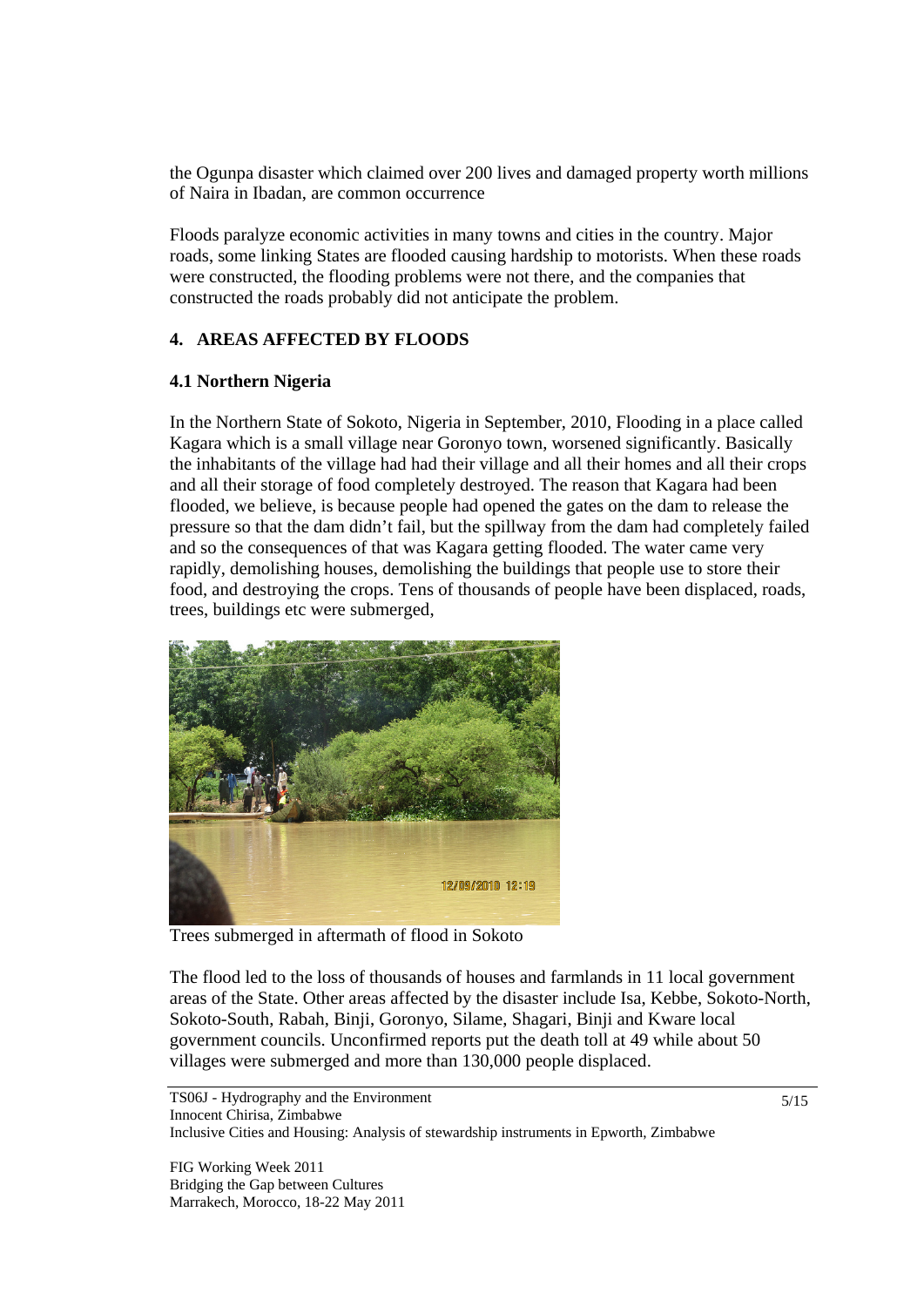While Sokoto residents were still bemoaning their fate, the fury of flooding was spreading swiftly across other parts of the country.

## **4.2 South West/ South South Nigeria**

#### 4.2.1 Lagos

For residents of Lagos and most Nigerian towns and villages, the rainy season is undoubtedly not the best time of the year.

This period comes with the perennial problems of flooding which leaves many homes swamped with the resultant loss of property and sometimes human lives. Property estimated at several millions of Naira destroyed in many communities in the Ikorodu axis



Lagos Floods, Ajegunle –Ikorodu Express Road at Ajegule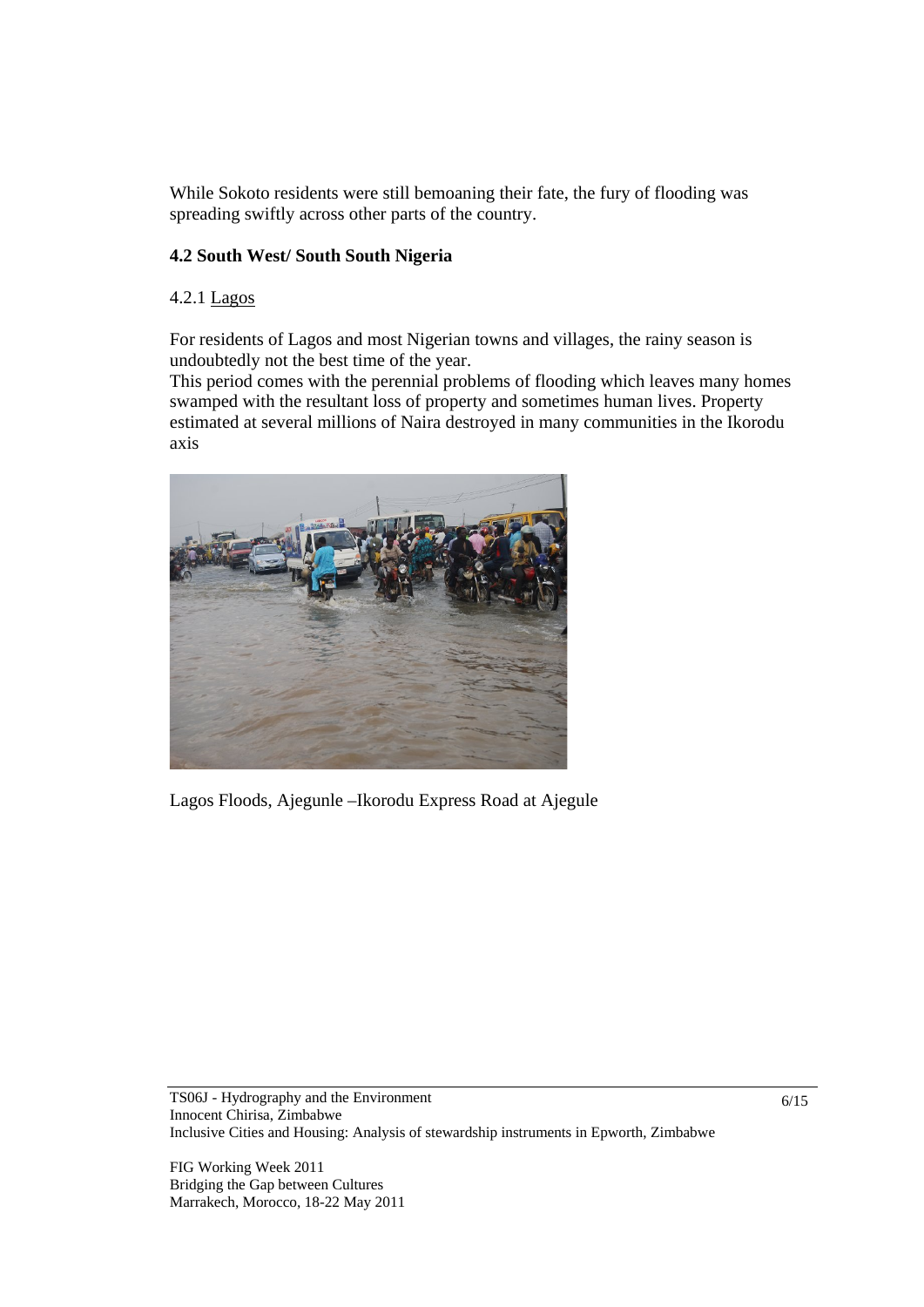

Ajegunle-Ikorodu flood in Lagos.

It was gathered that the persistent overflow of River Ogun caused the disaster in the State. Also, that the exceptional rainfall being witnessed globally this year had made the Atlantic Ocean level to rise, adding that this in turn forced Lagos Lagoon Water to rise and spread into the flood prone areas of River Ogun.

### 4.2.2 Kogi

In what seems like wildfire, Kogi state became the next casualty. About 90 communities particularly, in Lokoja, Ibaji and Kogi local government areas of the state were sacked by the raging flood which displaced over 500,000 people. In some areas, only farmlands were affected while in others, both homes and farmlands were all swept away.

The people of Kogi local government were the worst hit as 46 communities were affected. Some of the areas are: Akpaku, Edeha, Edegaki, Odama, Okasemia, Adamogu, Ogbangede, Onumaye, Kelebe, Okpozogi, Edimose, Onwari, Irenedu, Kpakpazi and Panda among others.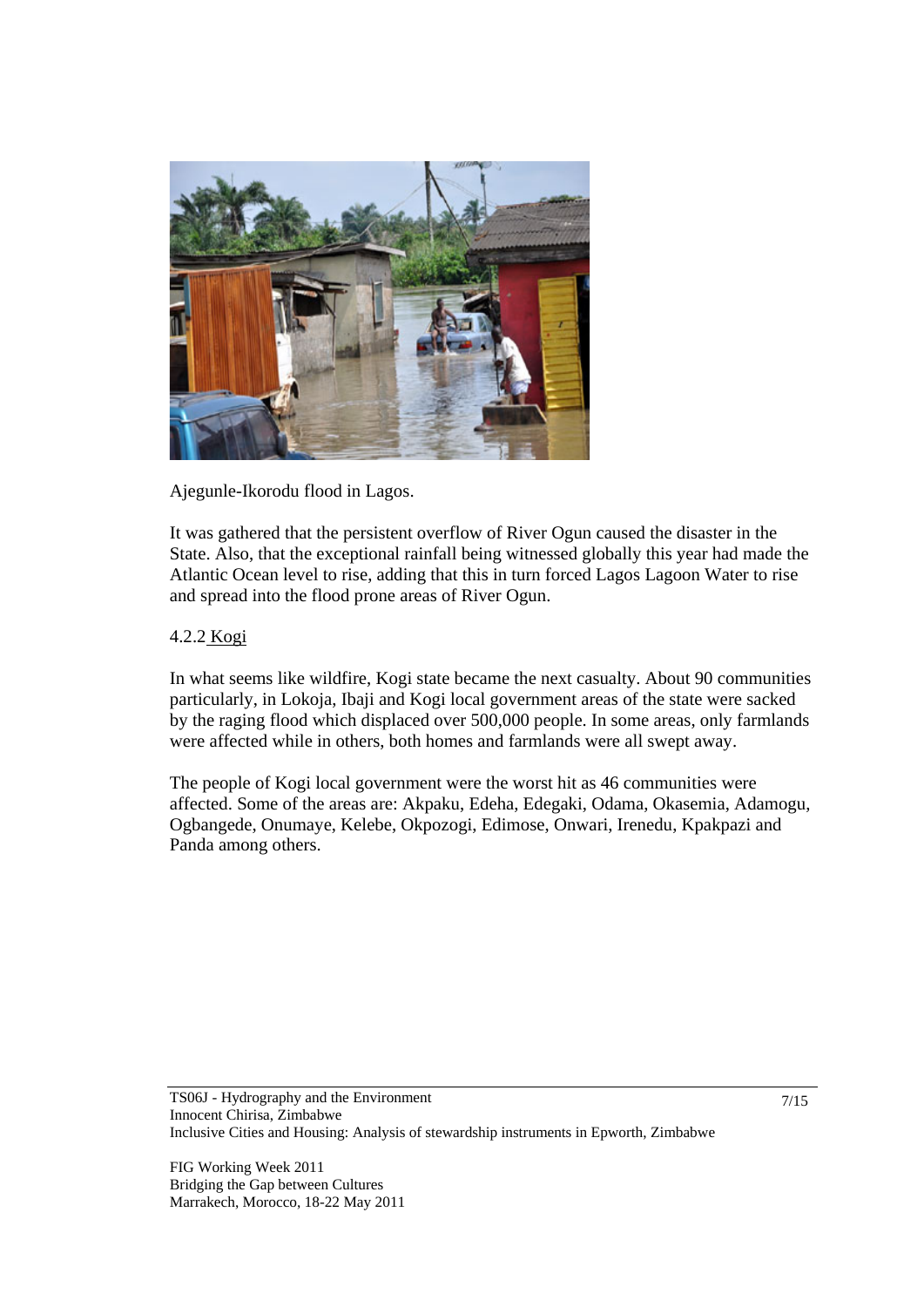

Flood in Panda, Kogi State

#### 4.2.3 Kwara

Over 15 communities and farm plantations worth millions of naira have been submerged by flood in shonga district, Edu Local Government Area of Kwara State. The disaster was not unconnected with release of water from Kainji Dam which subsequently flooded all banks along River Niger areas

The flood also took over 500 hectare farms of cassava, rice, guinea corn and maize crops as well as livestock which include sheep, goats and Cattle.

#### 4.2.4 Bayelsa

For instance, flood recently sacked over 5000 people in two communities in Sagbama and Kolokuma/Opokuma Local Government Areas of Bayelsa State. The flood which occurred as a result of the overflow of River Nun affected Okorozi community in Sagbama and Odi in Kolokuma/Opokuma LGs. In Okorozi, many homes were affected, forcing them to paddle their canoes to neighboring communities in search of refuge.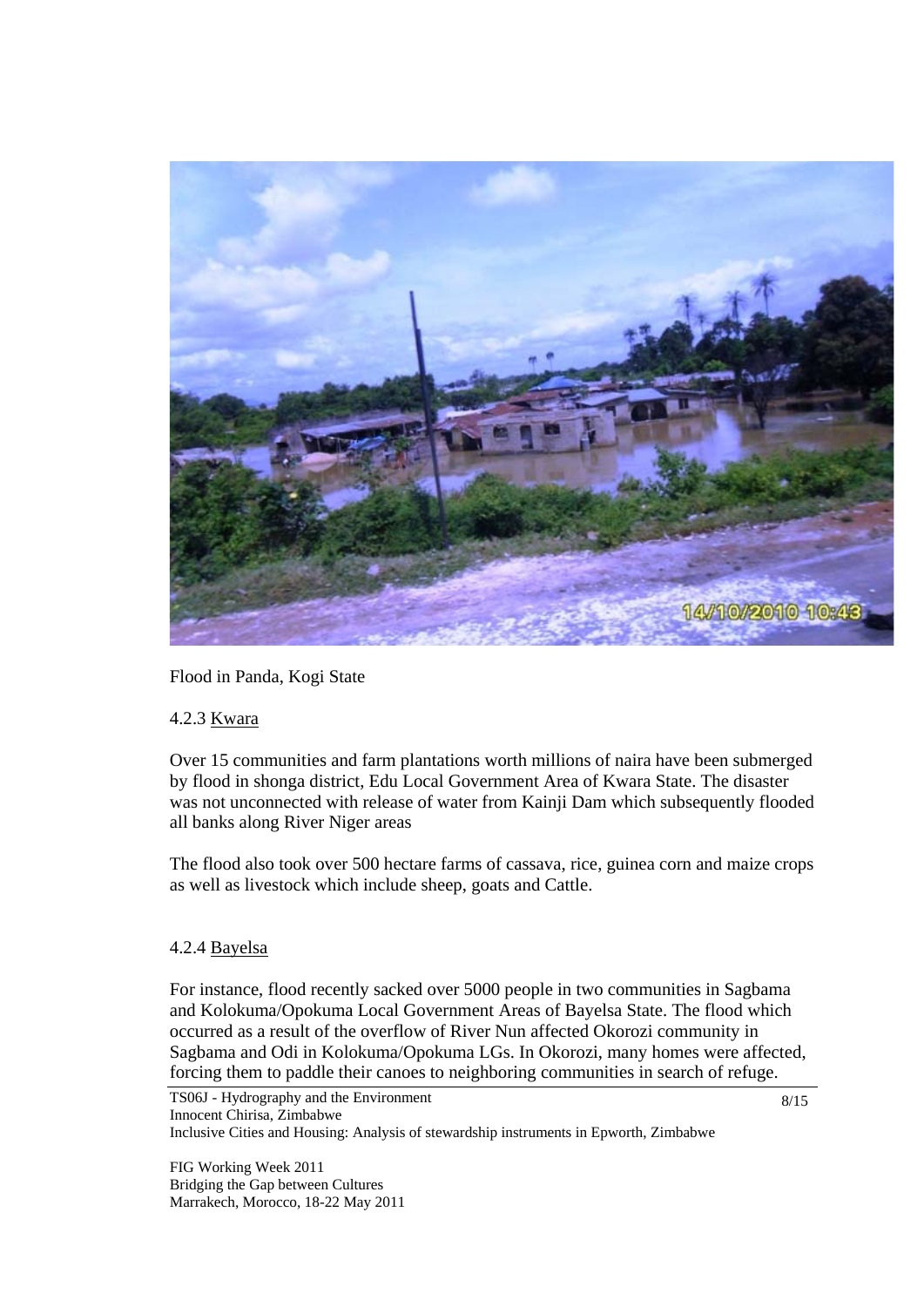Also affected were the Community Secondary School and the Corps members' lodge which were completely submerged. Checks indicated that most of the Corps members serving in the community have since abandoned their primary assignment and relocated to Yenagoa, the state capital.

## **5. DEVASTATING EFFECT OF FLOODING**

In the last three decades, the impacts of flooding have increasingly assumed from significant to threatening proportions, resulting in loss of lives and properties. Though detailed statistics are not available regarding the losses sustained by the urban dwellers and flood victims, it is obvious from the available records (table 1) that irreparable havocs have been sustained by the citizen of Nigeria due to what has become perennial natural disaster in our cities. Apart from houses that collapse by flooding, schools buildings and bridges sometimes collapse as well. Markets places and farmlands are submerged for weeks and sometimes are washed away.

The devastating effect of floods was not limited to houses and people. Many farmlands both arable and agro-forestry were swept away when schools and market places were submerged for weeks. Some animals lost their lives to flooding when many bridges collapsed and electric poles destroyed.

The effects could be classified as follows;

 Cause, aggravate and precipitate diarrhea water-borne diseases, destroy farms, food and cash crops.

 Make the individual, communities and nation poor through disruption of services and the degradation of agriculture land

Destroy human life, animal life and properties

 Damage and destroy buildings, bridges, dams, embankments, drains, roads, railways etc. Degrade the environment, spread infestations, soil and water are polluted by chemicals. Cause soil infertility through leaching and erosion of rich top soil Cause fire outbreaks.

## 6. **FLOOD EVENTS AND ASSOCIATED HAZARDS IN NIGERIA**

Table 1 vividly reveals that flood has become a major problem in Nigerian cities when the first flood hit Ibadan, the headquarters of old western region, Nigeria (now the capital of Oyo State) in 1948. Subsequently, serious flood disasters have occurred in Ibadan in 1963, 1978, April 30, 1980, 1985, 1987 and 1990. Lagos recorded the first flood in early 1970s and till date, floods have become perennial event in the state. Table 1 also traced the inception of momentous floods in Bauchi, Borno, Kano, and Jigawa to 1988 while Niger, Bayelsa and Delta first experienced hazardous floods in 1999. Since the first flood had been recorded in these states, the problem of flood has continued to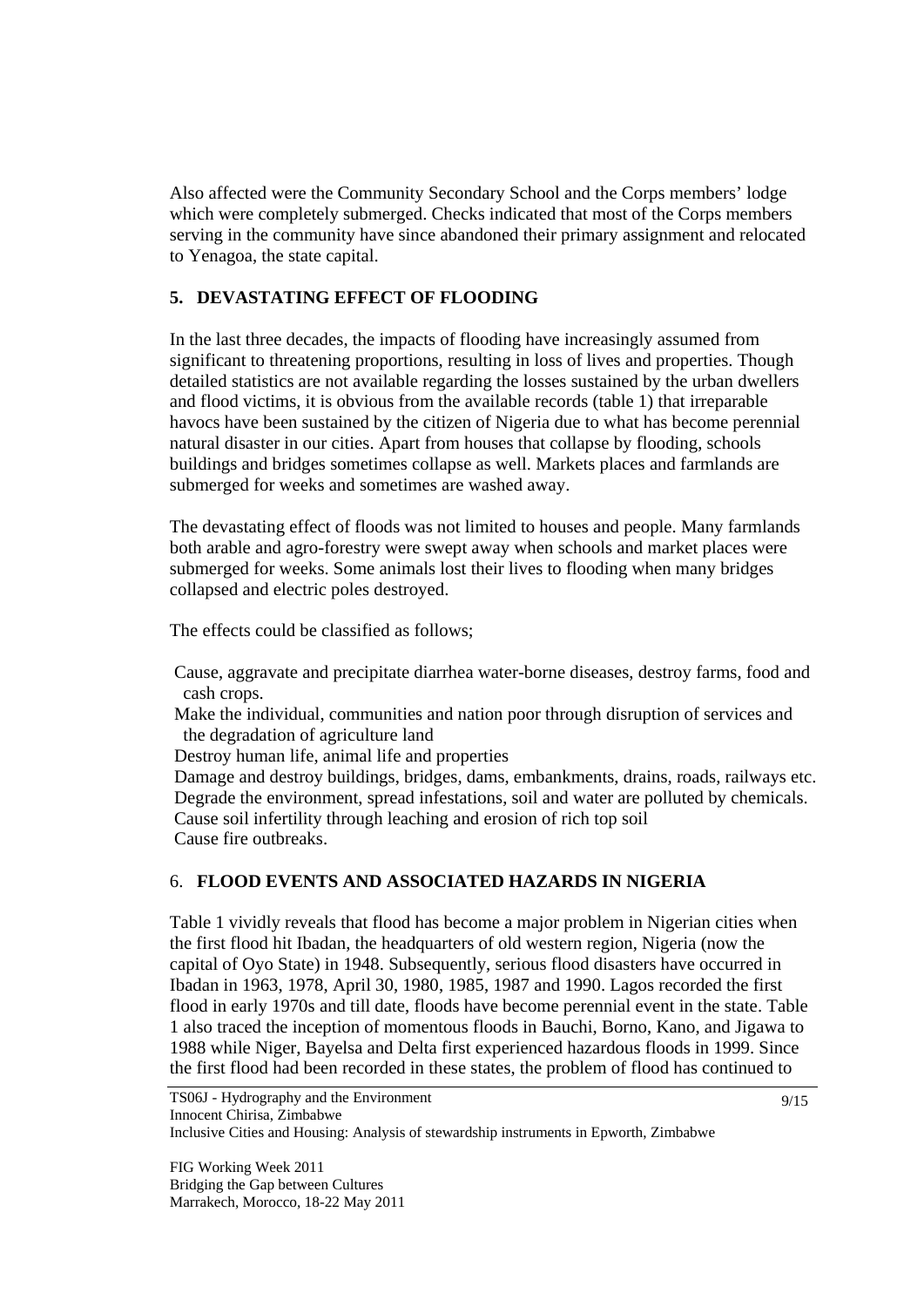pose serious threat to human existence not only in those states but other states in the country.

From the Table, devastating floods had hit more than twenty one states of the Federation with Borno, Jigawa, Kano, Lagos, Niger, Oyo, Taraba and Yobe States recorded the highest tolls of casualties. It is obvious that more than four thousand houses in over ninety four (94) communities were washed away by floods and rainstorms when more than one million (1 million) people were rendered homeless. The Table also shows an estimate of over one thousand five hundred and forty nine (1,549) people loosing their lives to flooding. The report of Sunday Times, August 21, 1988 however, revealed that among those that were mostly affected or killed by floods were children and women.

Previous studies also reported that communications and traffic are interrupted while many land areas are inundated, and industrial plants and commercial establishment are paralyzed during floods. Besides, untold hardship is experienced, especially by the most vulnerable groups (women and school children) whenever there is flood disaster (Oluduro, 1988; Durotoye, 1999; Folorunsho and Awosika, 2001). This revelation suggests minding that if the data of flood disasters in Nigeria were to be available, human mind would not be able to conceive the devastated effect of flooding on man.

| S/NO           | <b>STATE</b> | <b>DISASTER</b>   | <b>ASSOCIATED</b> | <b>NO OF</b>    | DATE &           |
|----------------|--------------|-------------------|-------------------|-----------------|------------------|
|                |              |                   | <b>HAZARD</b>     | <b>PEOPLE</b>   | <b>YEAR</b>      |
|                |              |                   |                   | <b>AFFECTED</b> |                  |
| $\mathbf{1}$   | Abia         | Rainstorm         | Houses            | 500             | <b>July 2001</b> |
| $\overline{2}$ | Adamawa      | Flood             | Houses &          | 500             | April            |
|                |              |                   | Farmlands         |                 | 2001             |
|                |              |                   | destroyed         |                 |                  |
| 3              | Akwa - Ibom  | Flood & Rainstorm | 367 houses        | 4000            | March            |
|                |              |                   | washed away       |                 | 2001             |
| $\overline{4}$ | Bauchi       | Flood             | 750 Houses        | Not available   | August           |
|                |              |                   | washed away,      |                 | 1988             |
|                |              |                   | Farmlands         |                 |                  |
|                |              |                   | destroyed         |                 |                  |
| 5              | Bayelsa      | Flood             | Houses, Schools,  | $2/3$ of the    | 1999 &           |
|                |              |                   | Markets &         | population      | March            |
|                |              |                   | Farmlands         |                 | 2001             |
|                |              |                   | submerged         |                 |                  |
| 6              | <b>Borno</b> | Flood             | Houses &          | Not available   | August           |
|                |              |                   | Farmlands         |                 | 1988,            |

#### **TABLE 1: FLOOD DISASTERS AND ASSOCIATED HAZARDS IN NIGERIA**

TS06J - Hydrography and the Environment

Innocent Chirisa, Zimbabwe

Inclusive Cities and Housing: Analysis of stewardship instruments in Epworth, Zimbabwe

FIG Working Week 2011 Bridging the Gap between Cultures Marrakech, Morocco, 18-22 May 2011 10/15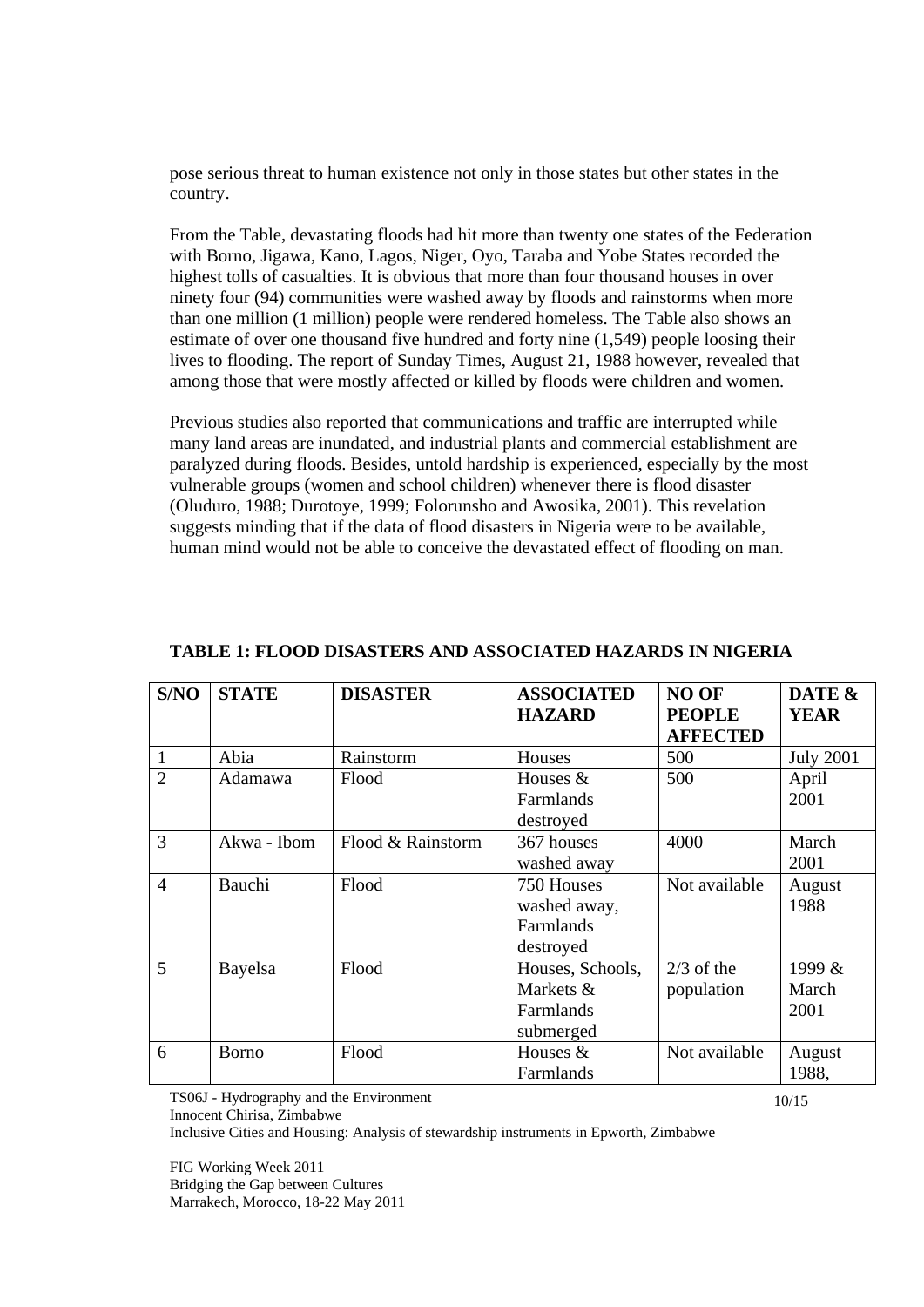|                |        |                   | destroyed                                                                         |                                                                 | June/July<br>2001                                |
|----------------|--------|-------------------|-----------------------------------------------------------------------------------|-----------------------------------------------------------------|--------------------------------------------------|
| $\overline{7}$ | Delta  | Flood & Rainstorm | Houses, Schools,<br>Markets &<br>Farmlands<br>submerged                           | Half of the<br>population                                       | 1999,<br>March/Ap<br>ril 2001                    |
| 8              | Edo    | Flood & Rainstorm | 560 Houses<br>detroyed                                                            | 820                                                             | March<br>2001                                    |
| 9              | Ekiti  | Flood & Rainstorm | Public Schools &<br>890 houses<br>destroyed                                       | 2100                                                            | April<br>2001                                    |
| 10             | Imo    | Rain & Windstorm  | 1000 houses, 150<br>electric poles &<br>40,000,oil palm<br>destroyed              | Over 10,000<br>displaced                                        | April<br>2001                                    |
| 11             | Jigawa | Flood & Windstorm | Houses,<br>farmlands &<br>animals destroyed                                       | 35,500<br>displaced in<br>1988; 450,150<br>displaced in<br>2001 | 1988,<br>March,<br>April &<br>August<br>2001     |
| 12             | Kano   | Flood & Windstorm | Schools, Houses,<br>Farmlands &<br>animals destroyed                              | 300,000<br>displaced in<br>1988, 20,445<br>in 2001              | 1988,<br>2001                                    |
| 13             | Kogi   | Flood & Rainstorm | Houses, Schools<br>& Farmland<br>destroyed                                        | 1500<br>di8splaced                                              | March,<br><b>May 2001</b>                        |
| 14             | Lagos  | Flood             | <b>Buildings</b><br>collapsed, markets<br>submerged,<br>propertries<br>destroyed. | Over 300,000<br>affected                                        | Early<br>1970's<br><b>Till Date</b>              |
| 15             | Niger  | Flood & Rainstorm | Houses, Schools,<br>animals &<br>farmland affected                                | 200,000<br>displaced                                            | 1999 &<br>2000                                   |
| 16             | Ondo   | Rainstorm         | Houses & schools<br>destroyed                                                     | 800 affected                                                    | April<br>2001                                    |
| 17             | Osun   | Rainstorm         | Houses & schools<br>destroyed                                                     | 1700 affected                                                   | April<br>2001                                    |
| 18             | Oyo    | Ogunpa Flood      | 500 Houses<br>demolished,<br>properties<br>destroyed &                            | 50,000<br>affected                                              | 1948,1963<br>,1978,198<br>0,1985,19<br>87 & 1990 |

TS06J - Hydrography and the Environment

Innocent Chirisa, Zimbabwe

Inclusive Cities and Housing: Analysis of stewardship instruments in Epworth, Zimbabwe

FIG Working Week 2011 Bridging the Gap between Cultures Marrakech, Morocco, 18-22 May 2011 11/15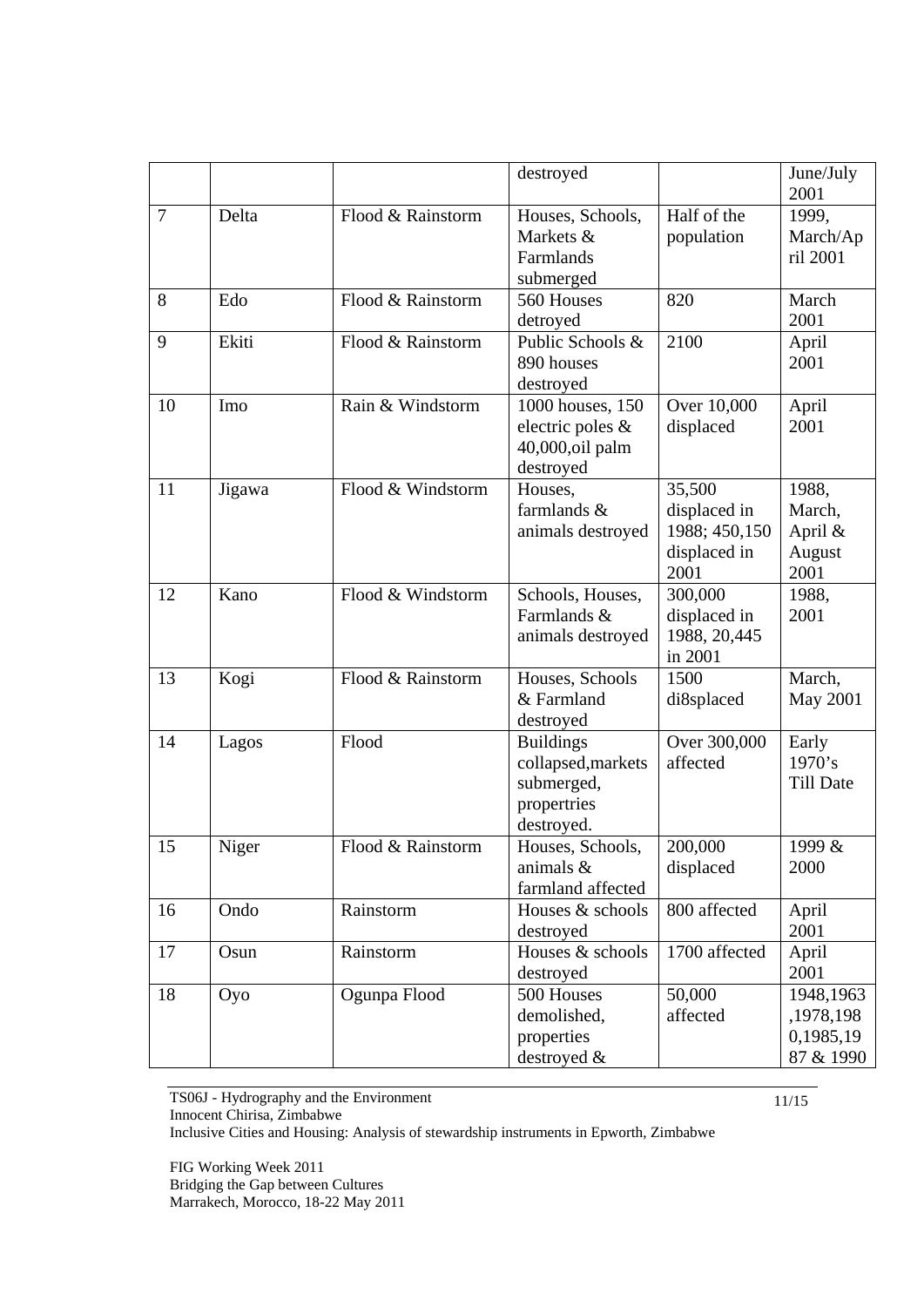|    |         |               | bridges collapsed. |           |                  |
|----|---------|---------------|--------------------|-----------|------------------|
| 19 | Taraba  | Flood         | 80 Houses totally  | More than | August           |
|    |         |               | swept off. 410     | 50,000    | 2005             |
|    |         |               | houses             | displaced |                  |
|    |         |               | extensively        |           |                  |
|    |         |               | destroyed          |           |                  |
| 20 | Sokoto  | Flood, Fire,  | Houses &           | 16,000    | <b>July 2001</b> |
|    |         | Windstorm     | Farmlands          | affected  |                  |
|    |         |               | destroyed          |           |                  |
| 21 | Yobe    | Flood, Fire & | Houses &           | 100,000   | April &          |
|    |         | Drought       | Farmlands          | affected  | Sptember,        |
|    |         |               | submerged,         |           | 2001             |
|    |         |               | Houses razed,      |           |                  |
|    |         |               | animals affected   |           |                  |
| 22 | Zamfara | Flood         | <b>Building</b>    | 12,398    | <b>July 2001</b> |
|    |         |               | submerged,         | affected  |                  |
|    |         |               | Farmlands          |           |                  |
|    |         |               | destroyed,         |           |                  |
|    |         |               | properties         |           |                  |
|    |         |               | damaged            |           |                  |

## **7. BENEFITS OF FLOOD**

As many residents in Lagos and Ogun states have now been displaced as a result of flooding believed to have been caused by the release of water from Oyan Dam Ogun state, hunters, fishermen and hawkers are cashing in on the disaster to make money. The flood had a positive effect on their business. According to the fishermen they do not need to paddle their canoes to the far end of the river before cashing fishes. According to them, when the water level of a river increased more fishes tried to swim ashore. They said this natural phenomenon explained why fishes were always abundant during the rainy season and added that fishing in flooded river was more hectic because tidal waves could affect the movement of canoe. Although they sympathize with people that have lost their property and homes, the flood has made my business a boom, now they catch more fishes than before. Even in areas where they could not fish before because of the shallow state of the river. They now catch big fishes there because they are been pursued by the flood.

The Hunters were not left out in this. Since the flood, they claim that their traps caught more animals than it used to. Animals, chased by the floods, were relocating to dry land. According to them, it was only wise for hunters to relocate their traps, adding that the advantage in this was that hunters could now concentrate on the limited areas that had not been affected by the floods. The reason was that while the flood is surging forward, animals run away from it and ended up being caught up by their traps.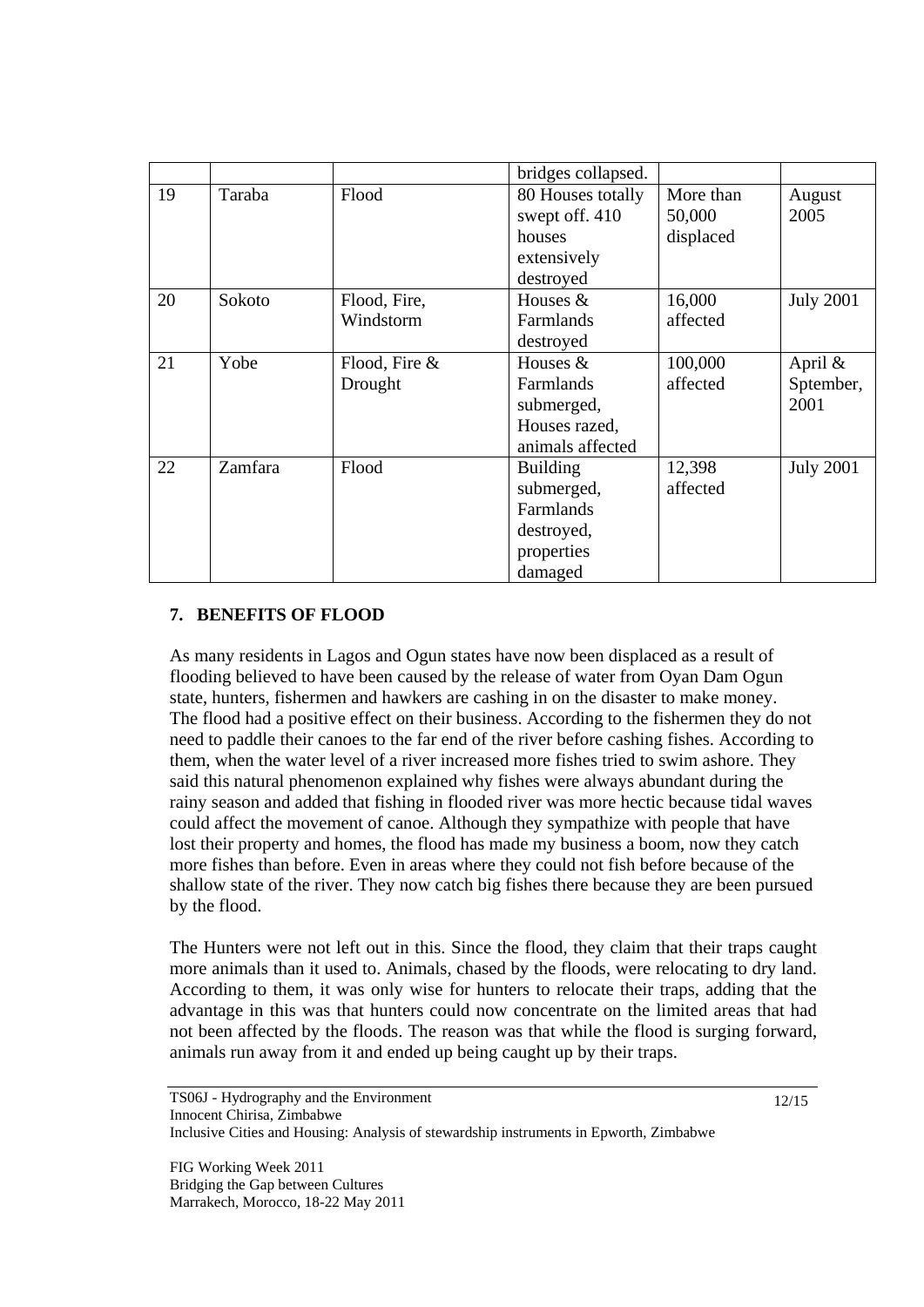#### **8. PREVENTIVE AND MITIGATING MEASURES**

When Looking for Plots for building and Construction

Find out if the area suffers often from floods.

Find out how serious, or the level of the previous highest flood.

Check if there are dams up, or close to where you are going to build or live.

Seek expert advice and use appropriate building materials, in flood prone areas and build only in the approved way and in approved areas.

As a responsible citizen,

Help in every way to construct drains and ditches or embankments, to protect buildings, constructions, utilities etc.

Never put refuse or solid materials in drains, and discourage others from doing so. Always help to desilt or clean gutters or drains and encourage others to do the same.

Identify a higher place where you can run to during floods.

Prevent becoming a victim to floods

Know that no amount of sympathy and relief can make up for the pain, grief and the losses you will surfer from flood disaster.

Educate yourself and others about floods, know the signals and behave as you are directed.

Don't remove plants or trees unnecessarily, help to replant burnt or cleared forests.

Measures to be taken by the State and Federal Government

Constantly monitor the risk of flooding; or find a means of measuring or checking water levels of rivers, streams and dams.

Set up effective information or warning systems and centers for the population, especially against dam burst.

Issue and strictly enforce regulations banning building and residing in flood prone zones or areas

Build and develop infrastructure which will prevent or limit floods and protect the population.

Form, train and equip management and rescue teams or provide spill off water to lower the water level dams.

Systematically spill off water (after due warnings) to control the level of water in dams. Identify cause and plan to prevent its recurrence

Arrange for and provide relief (food, water, clothing, shelter etc)

Check for related water – borne diseases and immunize residents or offer preventive and curative treatments if need be.

Desilt drains; or construct drains where needed.

Remove or demolish all structures obstructing drainage

Demolish badly damaged or destroyed structures and building that can obstruct free

TS06J - Hydrography and the Environment Innocent Chirisa, Zimbabwe

Inclusive Cities and Housing: Analysis of stewardship instruments in Epworth, Zimbabwe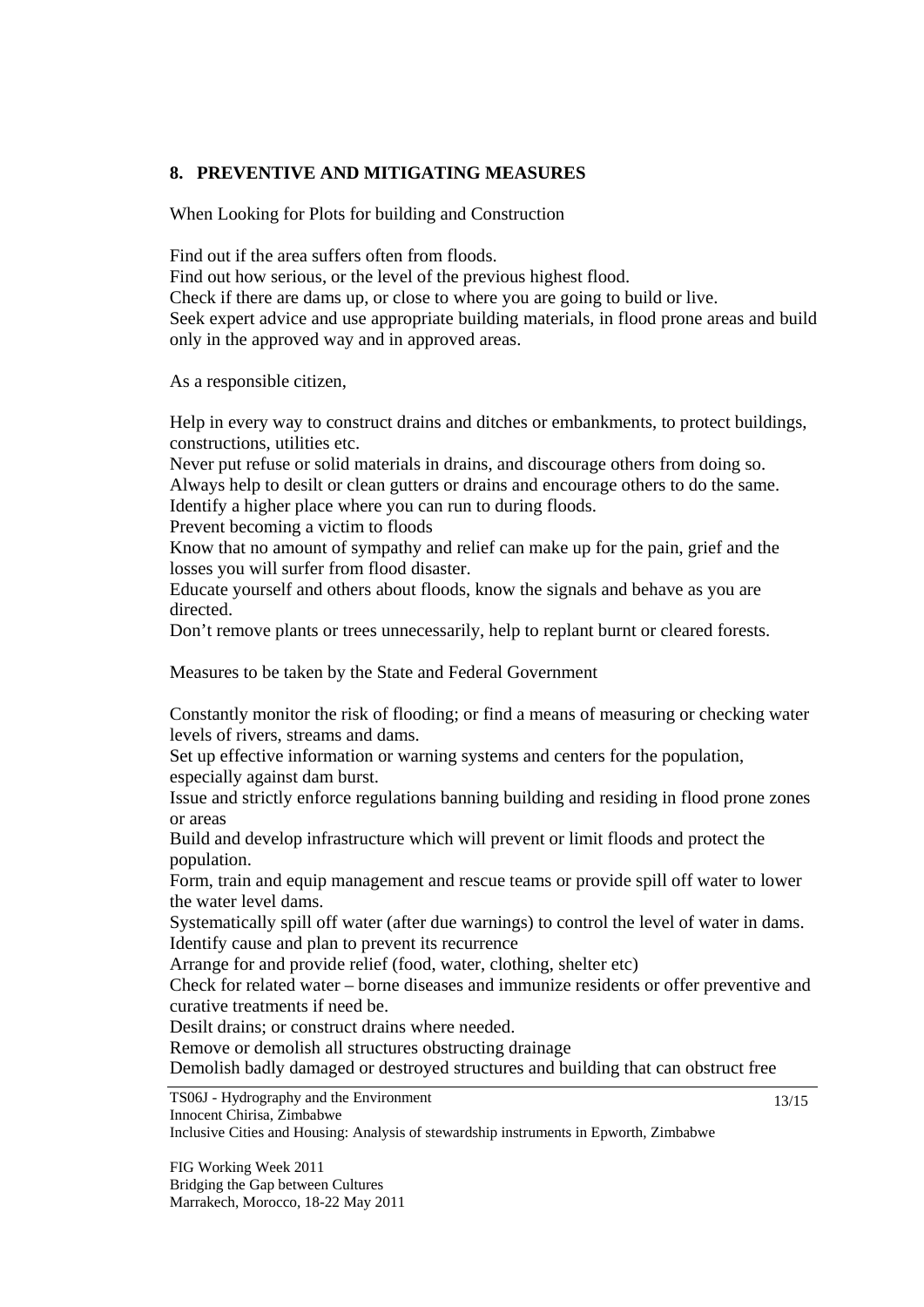flow of water

Enact or enforce regulations, laws or bye laws to prevent/ mitigate flooding in the area.

### **9. CONCLUSION / RECOMMENDATION**

It is evident in the study that floods had forced millions of people from their homes while thousands of people lost their lives to flooding at different time and locations of the Federation.

Since some parts of Nigeria are situated in low-lying areas, which can be submerged during heavy rains, such areas can adequately be coped with rather than being controlled or mitigated. However, studies could be geared toward flood control measures in lowlying areas.

In conclusion, there is an urgent need for a collaborative effort of both government and stakeholders to support town planning, engineering and other professional agencies to combat flooding in Nigeria to avoid its long-range consequences. For every individual, develop your plot with deep or wide drainage system, and don't dump wastes in the waterways (it's perilous to you in your living domain. The media should also assist in educating the public on flood consequences.

"The environment remains our most valued possession and legacy which we must all strive to protect. Let us all join hands in protecting our common interest,"

### **REFERENCES**

Akinyemi, T., 1990. Stemming the Tide of Lagos Floods, in: The Guardian, Friday, July 20, pp: 7.

Baiye, E., 1988. Numan in the Throes of Floods, in: The Guardian, Thursday, October 8, pp: 9.

Durotoye, B., 1999. Human Occupation of Hazard Areas in Nigeria, in: Oshuntokun, A. (ed.) Environmental Problems of Nigeria. Lagos: Friedrich Ebert Foundation.

Edward-Adebiyi, R., 1997. The Story of Ogunpa, in: The Guardian, Saturday, May 17, pp: 5.

Folorunsho, R. and L. Awosika, 2001. Flood Mitigation in Lagos, Nigeria Through Wise Management of Solid Waste: a case of Ikoyi and Victoria Islands; Nigerian, Paper presented at the UNESCO-CSI workshop, Maputo 19-23 November 2001).

Nwaubani, C., 1991. Ogunpa River Leaves Bitter Aftertaste in Tragic Course Through Abeokuta; in: The Guardian, October 21, pp: 9.